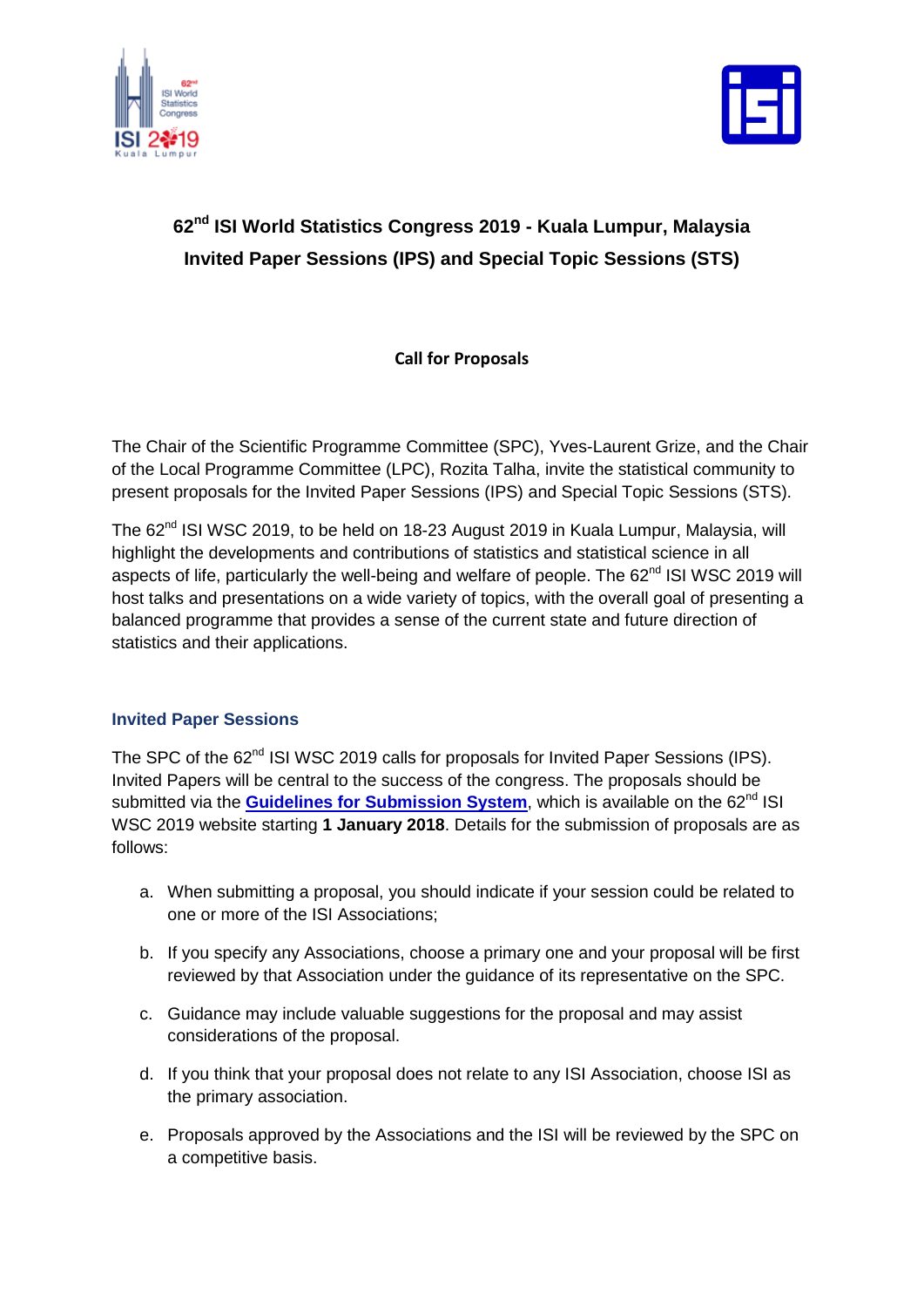f. Upon submission, you will be asked if you agree to have your session to be considered as a Special Topic Session (see below).

Each proposal should include a brief description and justification for the proposed session and a list of presenters and discussants who have agreed to participate. The selection criteria will take into account, scientific quality, impact and overall diversity.

To ensure full consideration, please submit your IPS proposals by **31 March 2018**. For a list of SPC members and their e-mails, please visit ISI Scientific Programme Committee.

The ISI always tries to ensure that:

- a. The programme is of high quality, with sessions that emphasize innovative ideas, approaches and/or applications to problems of importance;
- b. The sessions have a balance of Organisers / Presenters / Discussants from around the world;
- c. The contents are clearly of interest; and
- d. The congress has a diversity of participants with respect to age, gender and statistical interests.

#### **Special Topic Sessions**

The Special Topic Sessions (STS) will be selected by the LPC. Proposals for STS can be submitted by individual members of the ISI and Associations, ISI Committees and special interest groups, or external institutions and organisations. IPS Proposals that are not selected by the SPC due to limitation of timeslots or for other reasons may be considered by the LPC as STS proposals, provided this is agreeable by the Organisers concerned. The submission of STS proposals will commence on **15 April 2018**, and will end on **15 August 2018**.

More details on submission of STS proposal will be announced at a later date. Meanwhile, if you require additional information, particularly on requirements to arrange an STS, or to facilitate your early planning, please contact the LPC via e-mail at [lpc@isi2019.org.](mailto:lpc@isi2019.org)

#### **Contributed Paper Sessions**

Information about submission of Contributed Paper Session will be announced on the [ISI](http://www.isi2019.org/)  [WSC 2019](http://www.isi2019.org/) website at a later date. The submission of CPS abstracts and papers will commence on **1 September 2018**, and will end on **31 January 2019**.